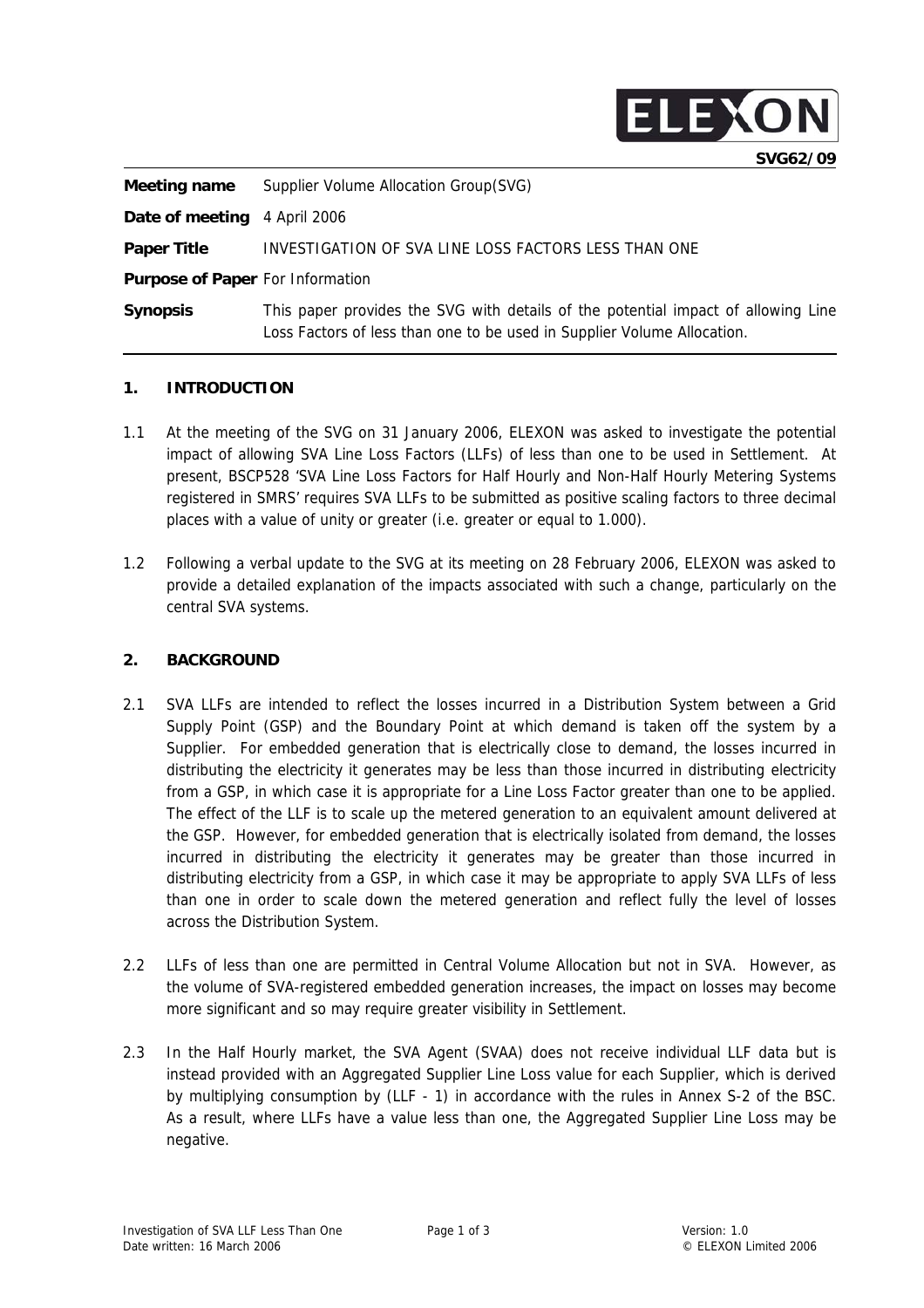#### **SVG62/09**

2.4 ELEXON believes that the original decision not to allow values of LLF less than one was taken by the Electricity Pool. The issue arose at a late stage in the 1998 Programme, and the risk to the Programme of changing the industry baseline at that time (to allow negative values of Aggregated Supplier Line Loss) was perceived as outweighing any benefits, given the small volume of embedded generation affected.

#### **3. IMPACT ON CENTRAL SYSTEMS**

- 3.1 The impact of allowing LLF values less than one has now been assessed by both the developer and operator of the SVAA software. These impact assessments have confirmed that the standard regression tests carried out on the SVAA system already include scenarios where LLFs of less then one are involved, on the basis that such values are technically permissible according to the LLF definition in the SVA Data Catalogue. Furthermore, the tests also provide for the generation of reports containing negative values of Aggregated Supplier Line Loss. The successful completion of these tests as part of previous system developments indicates that the current system can readily support the use of LLFs with values less than one.
- 3.2 The SVA Agent has also investigated whether there is any potential impact on SVAA operational activity. Two relevant user-amendable Reference Values contained within the SVAA system have been identified: the 'LLFC' Reference Value specifies the permissible range of LLF values that may be processed by the system and is currently set at 0 to 99.999, so can already accommodate instances where LLFs are less than one. The 'AGSL' Reference Value specifies the permissible range of Aggregated Supplier Line Loss, and is currently set with minimum and maximum values of  $\pm$  9999999999.999. No operational changes are therefore required in order for the SVAA system to support the use of LLFs less than one.

# **4. IMPACT ON PARTICIPANT SYSTEMS**

4.1 LLF values are processed by Suppliers, Half Hourly Data Aggregators and Distributors, and so the systems used by these participants may be impacted by the introduction of LLFs less than one. The detailed extent of these impacts is uncertain and would require a formal impact assessment to be carried out following the raising of a Change Proposal.

# **5. TESTING REQUIREMENTS**

5.1 Depending on the outcome of any participant impact assessment, it may prove beneficial to carry out some form of end-to-end testing so as to ensure data is processed correctly by participants and successfully loaded into SVAA for volume allocation. This would incur some central system costs for the SVAA aspects of the testing; an estimate may be provided once the required scope has been defined.

# **6. IMPACT ON DOCUMENTATION**

6.1 The current Settlement requirement for SVA LLFs to be greater or equal to one is established in BSCP528 and so a change would be required to explain those situations where LLFs of less than one may be appropriate. It is expected that all LLFs associated with demand should remain greater or equal to one, and this should continue to be clearly specified in the BSCP.